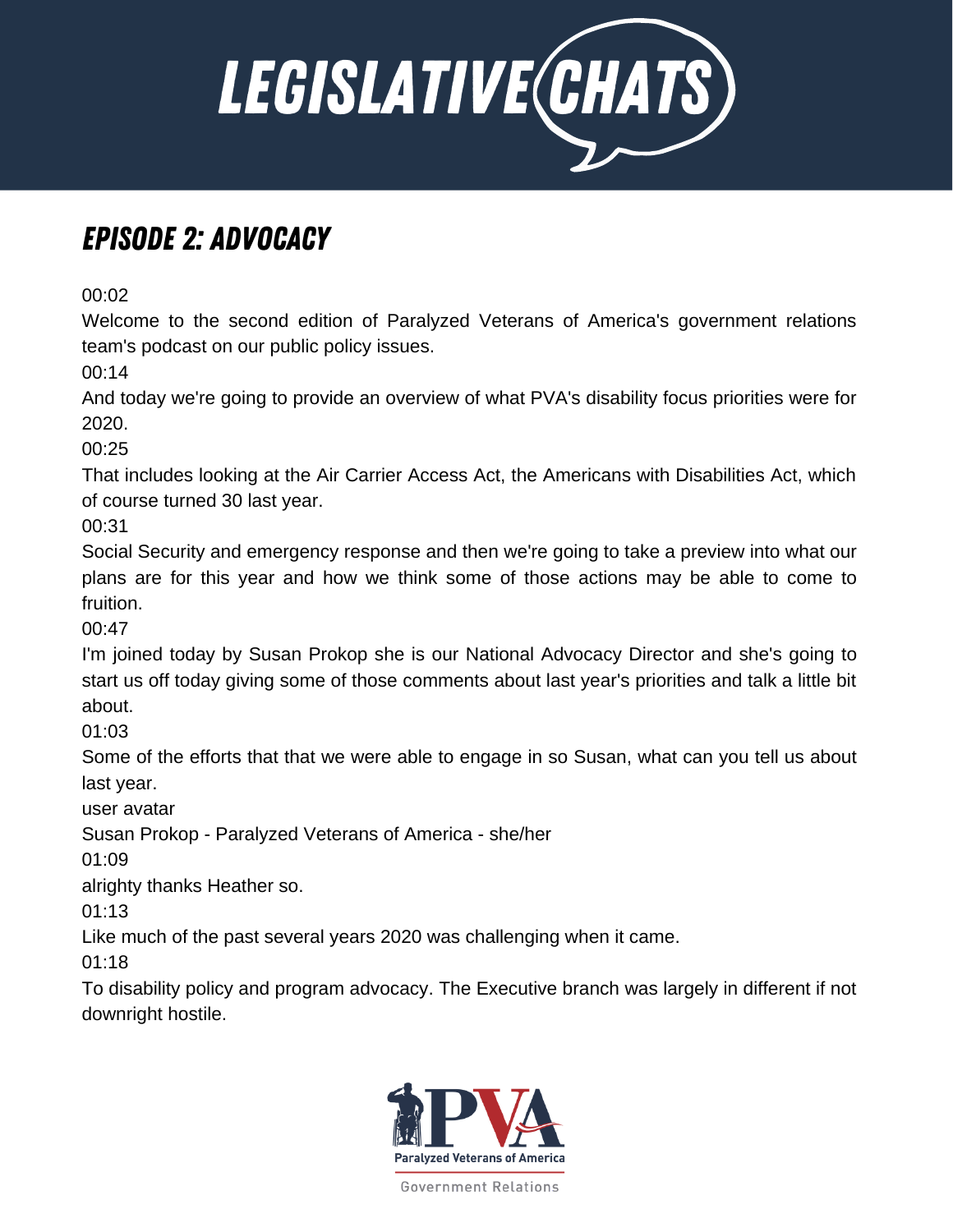Too many issues of importance to Americans with disabilities from attempts to undermine the affordable care act protection of people with pre existing conditions.

01:39

Moves to eliminate rules on fair housing to proposals that would make it harder for people to receive social security disability benefits most advocates energies were directed towards stopping these damaging initiatives, meanwhile, especially in the last year. 02:00

COVID-19 took up most of Congress's attention, but there were some modest victories for the disability community and some of the early legislative moves to address the pandemic.  $02.12$ 

Unfortunately PVA's emergency response priorities from the 116th Congress got sidelined by the overwhelming need to respond to the pandemic.

02:24

PVA had endorsed the READI for Disasters Act, which sought to reform the federal government's disaster preparedness response and recovery systems to focus more attention. 02:38

On those with access and functional needs and the Disaster Relief Medicaid Act, which would ensure continued attachment to Medicaid for those evacuated to other states during an emergency.

02:52

No progress was made on either bill, and they will need to be reintroduced in the 117th Congress.

03:00

However, through its participation in the Consortium for Citizens with Disabilities PVA joined with numerous other disability organizations in successfully fighting for changes to crisis standards of care developed by some health systems in the early stages of the pandemic. 03:22

That would have discriminated against people with disabilities and serious health conditions PVA also worked with The Arc of the United States.

03:31

National Disability Rights Network and other organizations representing social security disability claimants in reducing bureaucratic barriers for those who don't usually file taxes to receive receive the stimulus checks.

03:46

CCD was also successful in getting included in the Heroes Act which passed the House dedicated funding for states Medicaid home and community based services systems.

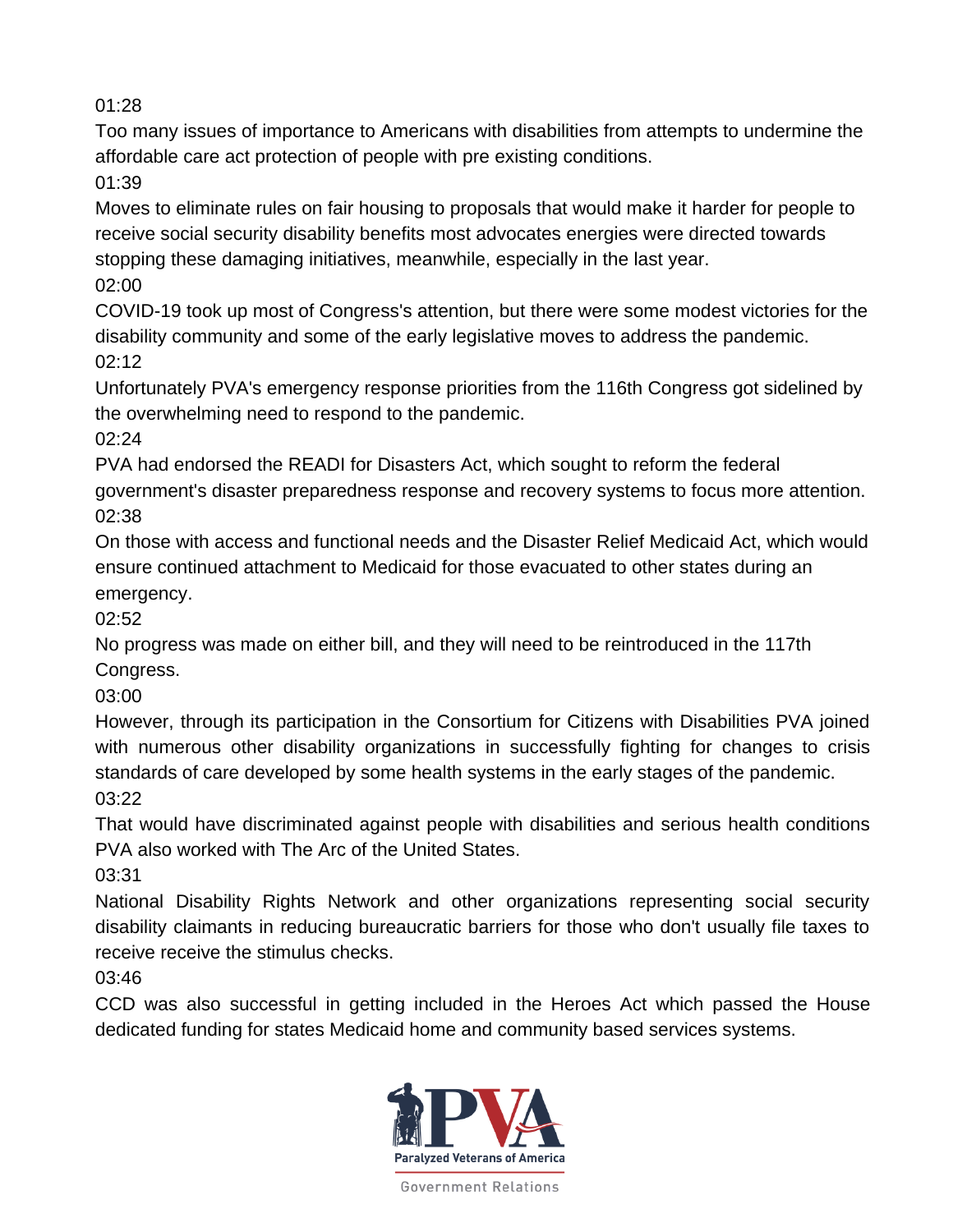hazard pay for essential workers, including direct care workers and additional recovery rebates meanwhile.

04:07

PVA was very active in 2020 pushing forward necessary reforms to the Air Carrier Access Act in order to improve the flying experience for people with disabilities.

04:21

We continued working with the Department of Transportation on rules regarding service animals and lavatory redesign.

04:29

In March of last year PVA Associate Advocacy Director Lee Page testified before the House Transportation Subcommittee on Aviation.

04:39

about the challenges of flying for customers with disabilities and we continued partnering with congressional allies on amendments to the law that are long overdue I'm going to turn the microphone back over to heather for a deeper dive into PVA air carrier advocacy.

user avatar

Heather Ansley

05:00

Thanks Susan, as you mentioned, prior to the height of the pandemic last year, which, of course, had a major impact on air travel.

05:12

Senior Associate Advocacy Director Lee Page testified before the House Transportation committee.

05:17

and his testimony really focused on some of the negative aspects of the boarding and deplaning process, the need to use.

05:28

an aisle chair that's typically in in disrepair and is not really conducive to safely transporting a passenger onto an airplane.

05:39

receiving assistance from you know personnel who are really not appropriately trained and how to.

05:46

Help transfer a person who has a catastrophic disability and we really have appreciated the opportunity to have these.

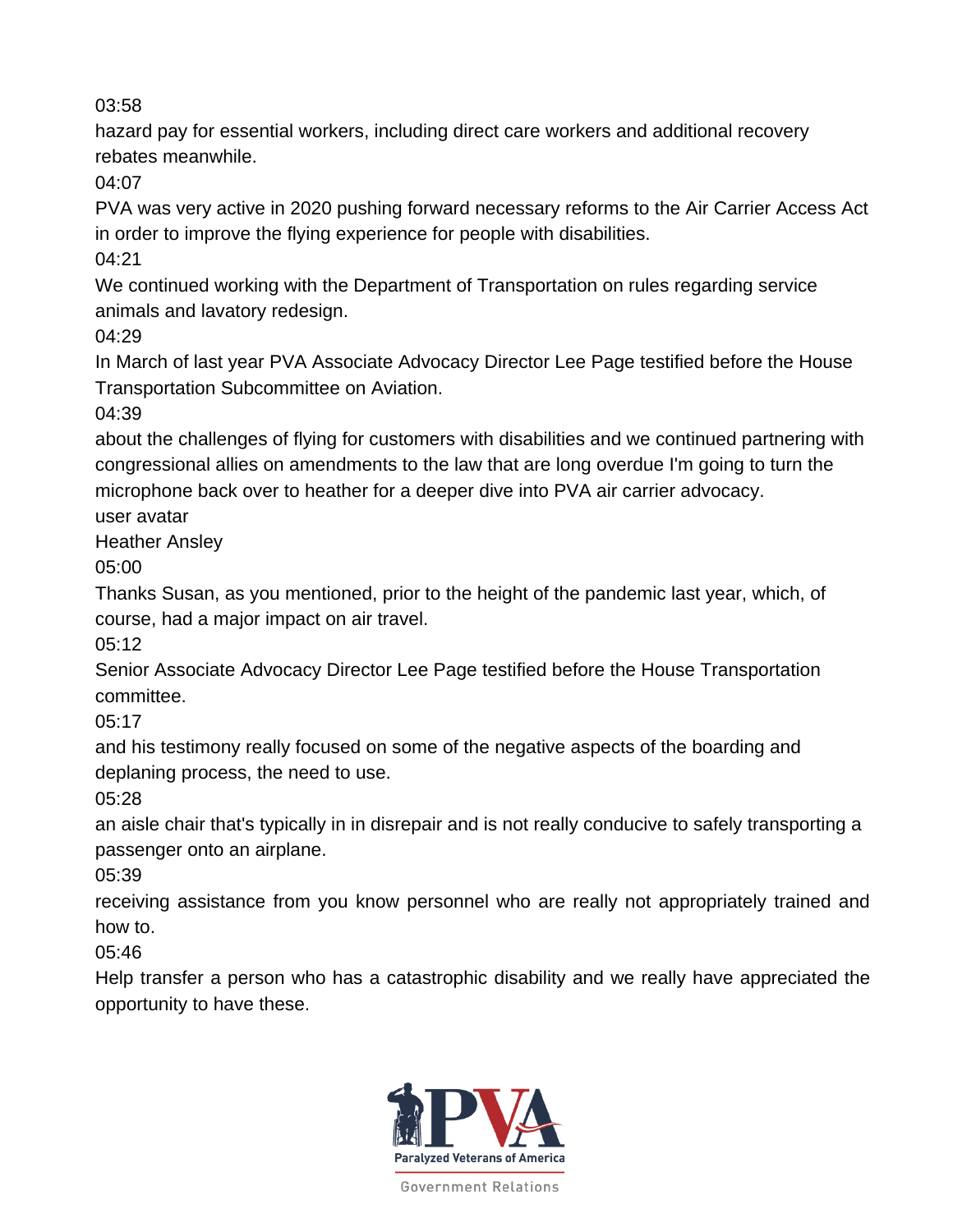You know, public ways that we can educate Congress about the impact that inaccessible air travel has on passengers with disabilities.

06:08

In the previous year, we had the opportunity for our National President David Zurfluh to also testify before this committee.

06:16

And we're hopeful that will continue to have more opportunities in the coming year. Last year in.

06:23

early March the Department of Transportation also held the first meeting of the Air Carrier Access Act advisory committee, and this was a committee that was put together a requirement under the FAA reauthorization of 2018.

06:43

That will advise the Department of Transportation Secretary about how do we improve the air travel experience of passengers with disabilities.

06:52

This committee was something that PVA really helped to put into concept and to get past as part of that legislation and I'm glad to say that.

07:04

PVA has one of the seats on the committee, there are 19 representatives of both disability veteran.

07:12

airlines and other stakeholder communities, including wheelchair manufacturers that are participating in this effort, and we had a two day meeting in Washington DC. 07:25

In the beginning of March, we had the opportunity for our National Senior Vice President Charles Brown to speak to the committee directly about the challenges that.

07:37

All passengers with disabilities face, including some of those that he has specifically encountered and another PVA member Peter Axelson also was presenting to the committee to discuss the work.

07:49

that's taking place within the wheelchair design community to look at how to reduce wheelchair damage in air travel, of course.

07:58

All of those efforts took place before we really got into the pandemic and what that meant for air travel, in general, including passengers with disabilities.

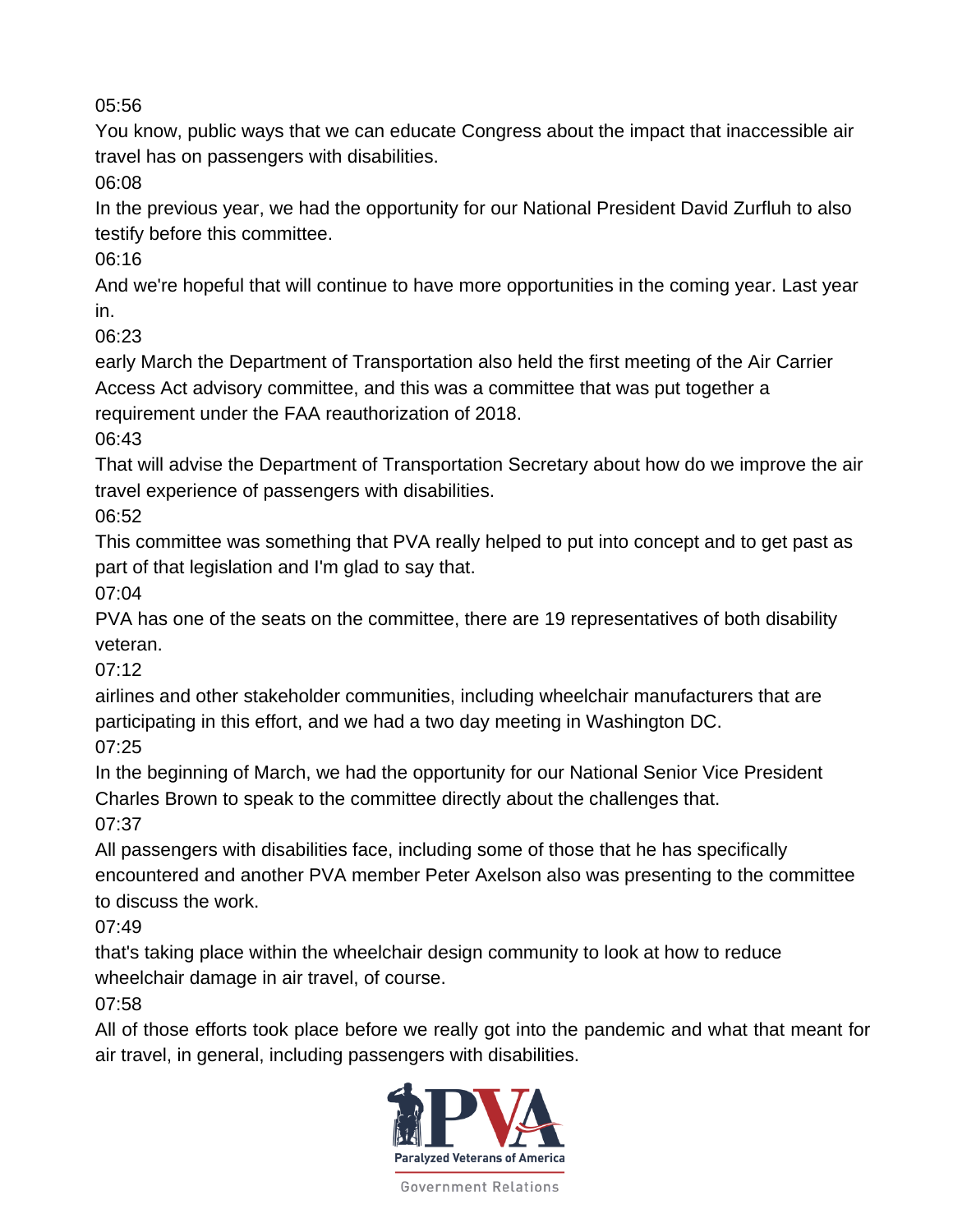So, with some of the efforts to try to raise the needs of these passengers, we did work with other disability community stakeholders to develop recommendations.

08:17

That we provided to the airlines to the Department of Transportation and also to tsa the Transportation Security administration about how to.

08:28

Consider the needs of passengers with disabilities in air travel in a pandemic, whether it's requirements to wear masks.

08:35

or the fact that you are typically in very close proximity to those that are trying to assist you during air travel and the resulting concerns and complications from that so we were glad that we were able to pivot.

08:51

to recognize the the new concerns but certainly that did require us to refocus where we were looking for last year, as it relates to air travel.

09:03

I know Susan that a lot took place in the other areas of advocacy including a major anniversary that took place so, can you tell us a little bit more about the work on the ADA and also Social Security.

user avatar

Susan Prokop - Paralyzed Veterans of America - she/her

09:17

Sure thing thanks Heather.

09:20

Absolutely, with regard to the Americans with Disabilities Act most activity in 2020 concerned the 30th anniversary of this most important disability rights law.

09:33

PVA produced a series of issue briefs, webinars, and social media presentations about the anniversary, and the importance of the ADA to its members.

09:44

We continued to oppose bills, that would impose burdensome notice requirements on those seeking to enforce their rights under the ADA and to support legislation that would update tax credits for pre 1990 businesses to make their properties accessible.

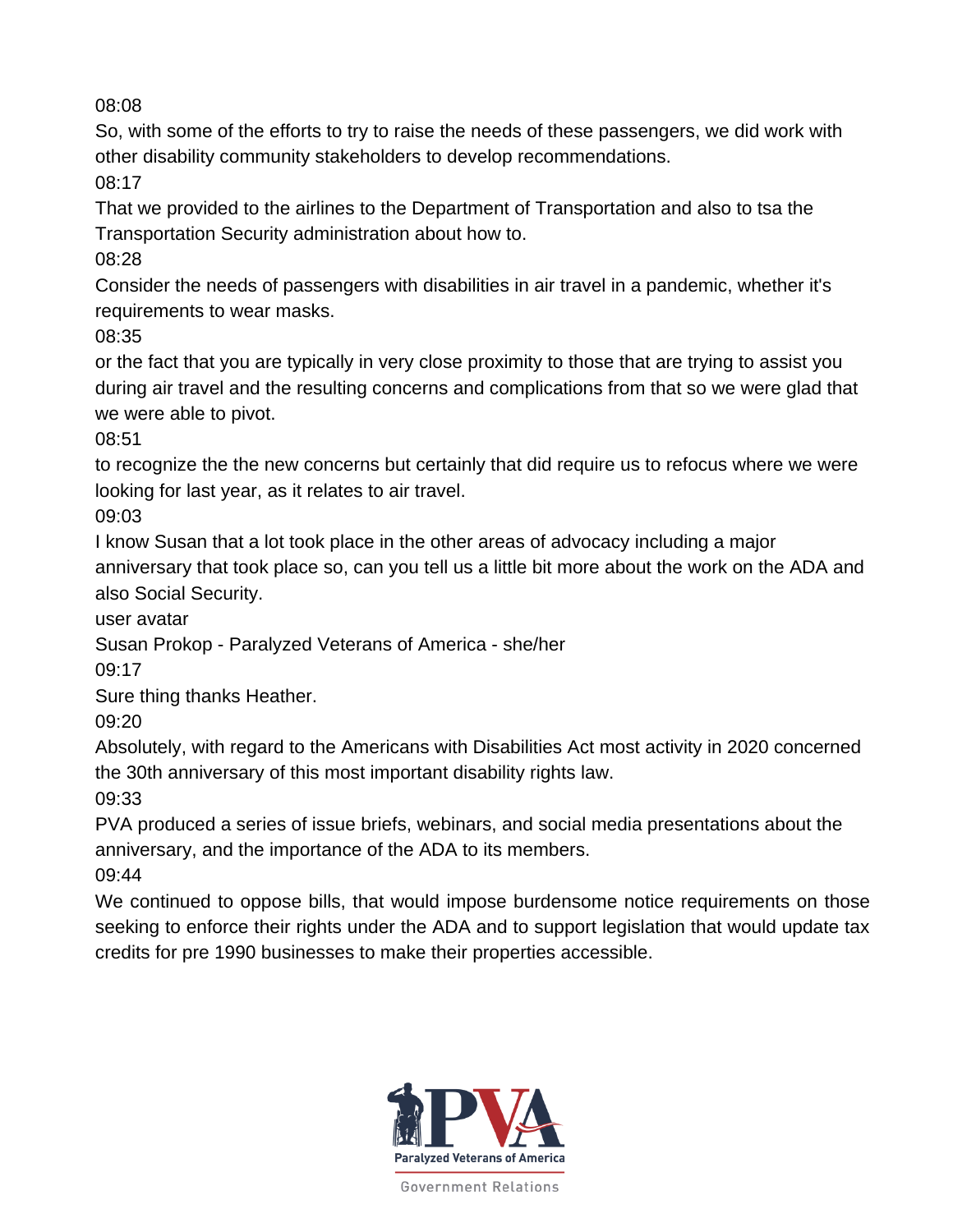On the Social Security front in 2020 PVA continued its efforts to advance legislation to improve and strengthen the system.

10:13

For the more than 9 million veterans and their families who receive retirement disability or survivor benefits from the program.

10:23

PVA Deputy Executive Director Shaun Castle testified twice before Congress in support of the Social Security 2100.

10:32

Act, which is a comprehensive measure designed to set a more realistic cost of living adjustment reflecting expenses often incurred by retirees and people with disabilities. 10:45

reduce the tax burden on beneficiaries, improve minimum benefits to ensure no one retires into poverty and make long overdue adjustments in the financing mechanisms for the system. user avatar

Heather Ansley

11:01

Thank You Susan for walking us through some of those priorities, of course, now we have to take a look at what's on the horizon for this year, knowing that all of the legislation that was introduced in.

11:14

The previous session of Congress is now dead for all intents and purposes, unless it became law so that means there's some work on our horizon so Susan, what can you tell us about some of the advocacy areas that the advocacy program is focused on for this year.

user avatar

Susan Prokop - Paralyzed Veterans of America - she/her

11:32

Well, as we enter the new year, the new administration and the new Congress PVA advocacy program priorities will continue to be the Air Carrier Access Act.

11:44

ADA enforcement and social security, as well as employment challenges facing many veterans and others with disabilities, as the country begins to emerge from the worst of COVID-19.

12:00

And so far as increasing compliance with the ADA, although the Americans with Disabilities Act became law in 1990.

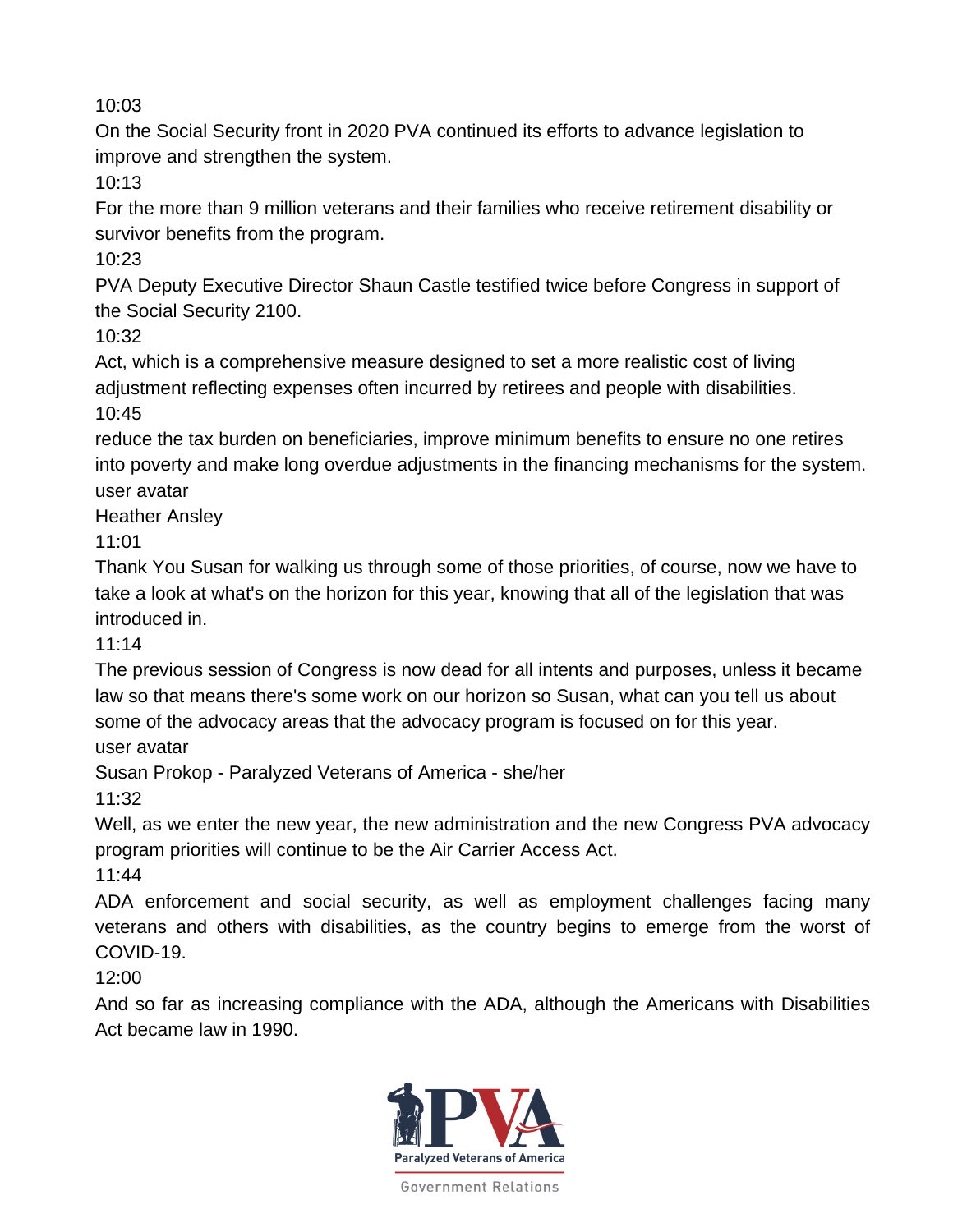barriers still remain, especially in public accommodations covered under Title three. 12:16

When barriers are encountered people with disabilities can file a complaint with the Department of Justice or file a lawsuit using the ADA's.

12:25

Private right of action, unfortunately complaints filed with DOJ are routinely dismissed without any action, due to the large numbers received.

12:36

Few complaints are sent to mediation and lawyers are often hard to secure as there are no damages paid under Title III.

12:45

To make matters worse, some small businesses and their allies in Congress continue to feel that they should be notified that they are out of compliance.

12:55

Before an individual can file a lawsuit in order to allow them to quote unquote cure the violation such changes, however, would remove any real incentive for these public accommodations to proactively comply with the law.

13:12

To improve compliance with the ADA PVA will be pressing Congress to pass legislation that would increase the tax incentives that help businesses with old facilities comply with the ADA. 13:25

By removing architectural barriers and increased funding for the DOJ ADA mediation program.

13:33

and expand tax credits and deductions for employers who hire and retain employees with disabilities and to make their places of business more accessible, including their Internet or telecommunication services.

13:48

With regard to the Air Carrier Access Act this year marks the 35th anniversary of the ACAA. 13:56

which, as noted previously is the law governing accessibility in air travel for people with disabilities.

14:02

In many instances airlines failed to provide safe access due to properly trained assistance providers.

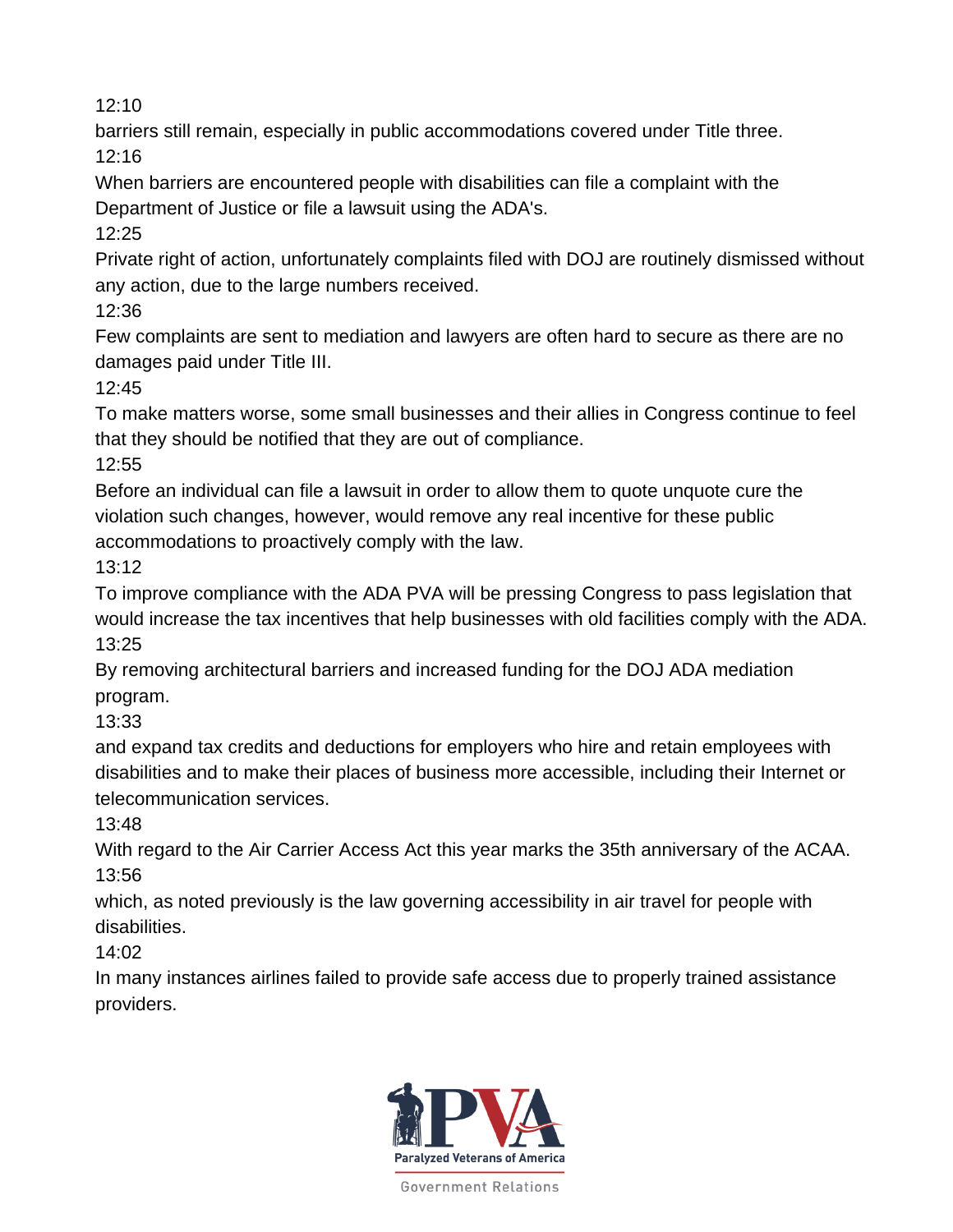badly maintained boarding and deplaning equipment and physical barriers within the aircraft that result in harm to passengers with mobility impairments.

14:17

Many of the difficulties that travelers with disabilities encounter in air travel are not sufficiently address by the ACAA and it's implementing regulations.

14:29

For example, unlike most other sub civil rights laws, the ACAA lacks a guaranteed private right of action, which means people with disabilities receive limited redress of their grievances.

14:41

To improve access to air travel PVA believes Congress must pass legislation that would address these problems by one strengthening the ACAA.

14:51

Administrative enforcement and establishing a private right of action.

14:56

Two ensuring new airplanes are designed to accommodate the needs of people with disabilities by requiring airlines to meet defined accessibility standards.

15:05

These standards will address safe and effective boarding and deplaning visually accessible announcements seating accommodations lavatories and better storage options for assistive devices and three.

15:20

require removal of access barriers on existing airplanes, to the extent that it's readily achievable easily accomplishable and maybe done without much difficulty or expense. user avatar

Heather Ansley

15:35

Thanks, Susan, for going over those particular civil rights protections that we're looking at I know something that continues to be important to our Members, of course, is social security and social security benefits.

15:47

What do you think the likelihood is of movement on that front during this particular Congress? user avatar

Susan Prokop - Paralyzed Veterans of America - she/her

15:52

Well, due to the recession, caused by COVID.

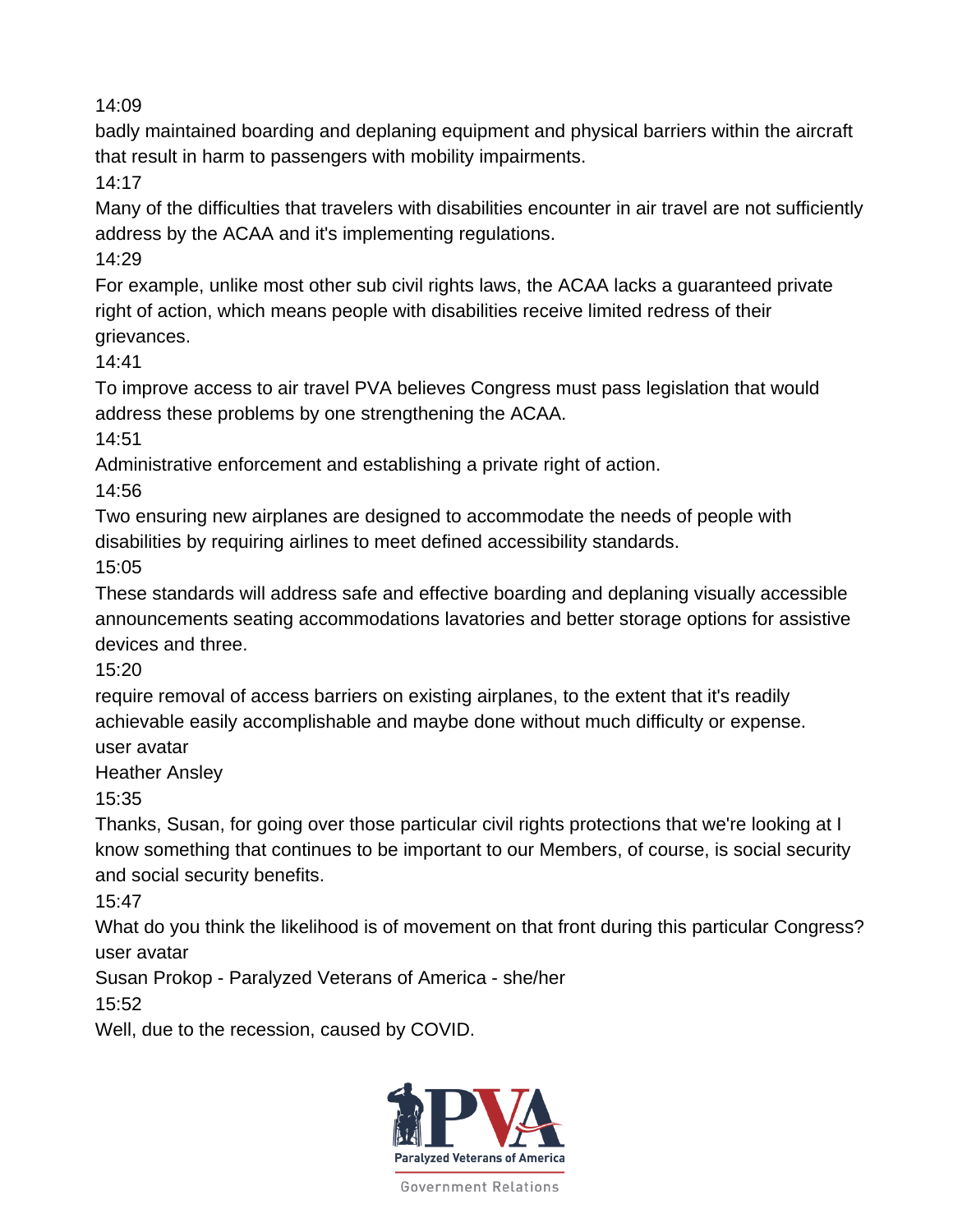The Social Security trust funds will face a shortfall and be unable to pay full benefits a year earlier than previously anticipated in 2034.

16:08

If Congress acts soon the current modest gap in long term system funding can be addressed without damaging cuts to beneficiaries.

16:18

This should be done through prudent phased in changes to the systems financing, along with benefit enhancements that will respond to the nation's growing retirement crisis. 16:29

If Congress doesn't Act and the trust funds are depleted in 14 years there will only be enough incoming revenue from payroll contributions.

16:39

To pay roughly 75% of all retirement disability and survivor benefits, people need to ask themselves can they get by with three quarters of a social security check.

16:53

It is true that Congress tends to act only when a crisis looms.

16:58

However, President Biden outlined a fairly extensive Social Security platform during the campaign that reflected many elements of modernization bills introduced in the 116th. 17:10

And the leadership within the House ways and means committee seems very intent on bringing to a vote legislation aligned with the administration's desires. To those ends. 17:21

PVA support several measures to bolster Social Security, including passage of a consensus Social Security 2100 Act.

17:31

That tracks last year's bill, but also incorporates the plan set out by President Biden and his plan for Social Security. Provisions we expect to see return in such a measure would be a more.

17:44

beneficiary friendly cola reductions in the tax burden on beneficiaries improvements in the minimum benefit to make sure nobody retires into poverty.

17:54

and long overdue adjustments in the financing for the system that ask those earning above \$400,000 a year to contribute to the Program.

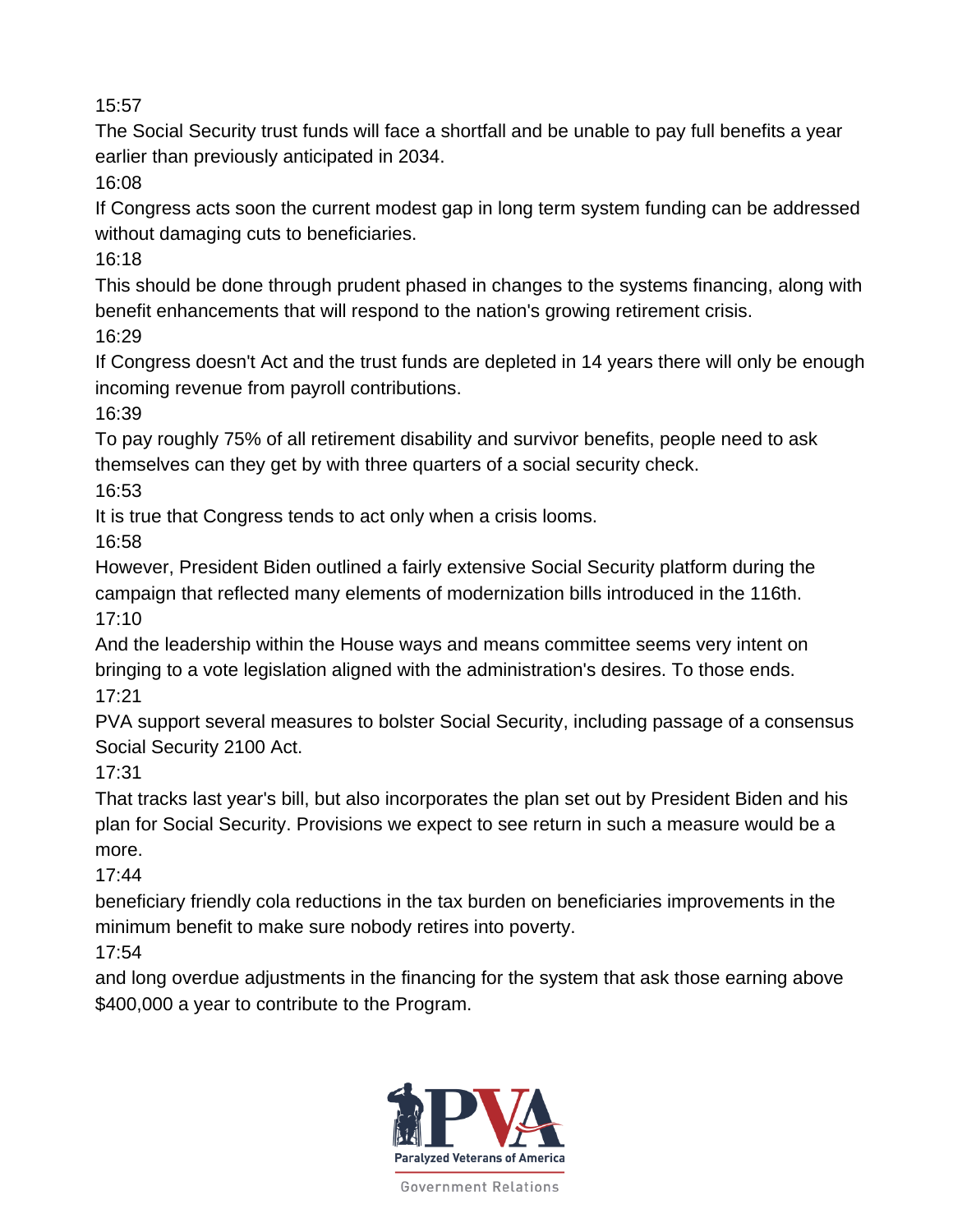We also support passage of the Stop the Wait to act to eliminate the five month waiting period for SSDI and the two year waiting period for Medicare to provide immediate help to those who have.

18:16

Often, no alternative economic supports and access to healthcare in the face of catastrophic disabling conditions, and we hope Congress will address the potential reduction and benefits facing some workers due to the economic downturn, caused by COVID-19.

18:32

by passing the Social Security COVID Correction and Equity Act PVA also supports bills, like the Know Your Social Security Act.

18:40

which would require Social Security to send earnings and benefit statements out to people, so they are more fully informed about their benefits and to provide a single point of contact for people.

18:52

victimized by Social Security account number fraud.

18:56

And as we have for many years PVA continues to urge Congress to phase out the earnings cliff in SSDI and make other improvements to its ticket to work program to remove barriers to work for disability beneficiaries.

19:11

Our final disability advocacy priority this year is the advancement of employment opportunities for people with disabilities.

19:19

Despite employment protections provided under the ADA and other disability employment rights laws, the Labor force participation rate among people with significant disabilities remains at roughly 30% while that for people without disabilities is approximately 70%. 19:39

COVID-19 has been a double edged sword, with regard to disability employment while the pandemic has highlighted accommodations such as telework that are particularly useful to workers with disabilities.

19:53

Online hiring tools using certain algorithms or artificial intelligence are proving difficult for many people with disabilities to navigate.

20:03

Now, most people naturally think of the va as the go to place for veterans with disabilities.

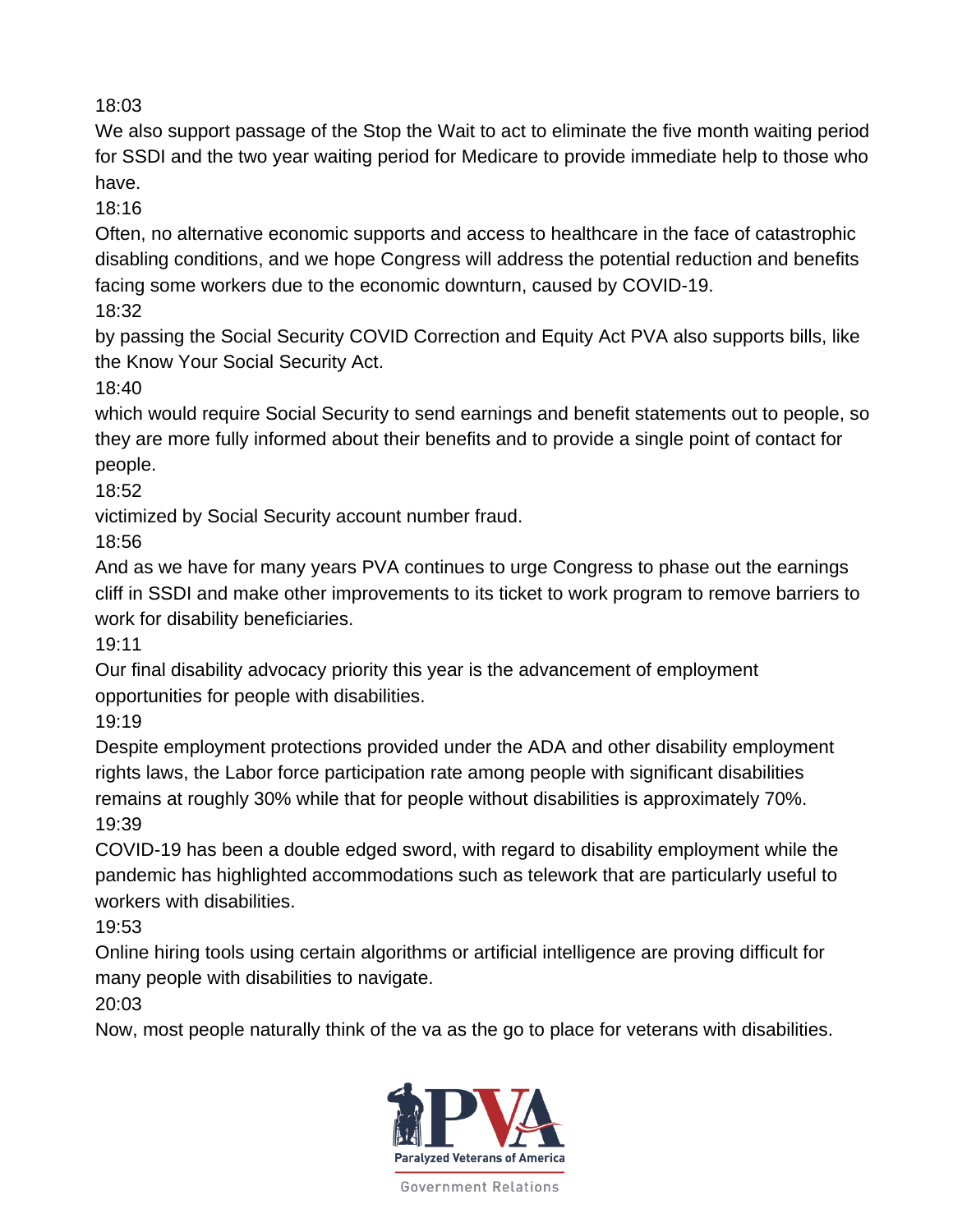However, many veterans with disabilities, especially those with non service connected conditions.

20:16

rely on the same employment programs and systems available to non veterans with disabilities and they will face many of the same employment challenges in the years ahead, as the country emerges from the pandemic.

20:28

PVA believes Congress must pass legislation that would protect and strengthen disability employment rights, increase tax incentives for employers to hire and retain persons with disabilities.

20:40

enhance opportunities for entrepreneurs with disabilities and improve federal hiring and promotions under Schedule A veterans preference and other authorities targeting people with significant disabilities.

20:53

To those ends we have endorsed the disability employment incentives act that makes improvements in the current work opportunity tax credit available to employers that hire people with significant disabilities, the DEIA.

21:08

will also increase tax credits available to small businesses for the costs of removing existing physical barriers in their facilities or transportation vehicles.

21:18

or to make their telecommunications and online business operations accessible.

21:23

Obviously these tax credits may not be used for structures built after the passage of the ADA since companies and businesses should have been aware of the law during the last 30 years. 21:36

We also support the National Apprenticeship Act, which would support the development of apprenticeship programs across the country.

21:44

offer technical assistance to state apprenticeship agencies and promote greater diversity in the national apprenticeship system among the population, specifically identified in this legislation for recruitment employment and retention in apprenticeships are people with disabilities.